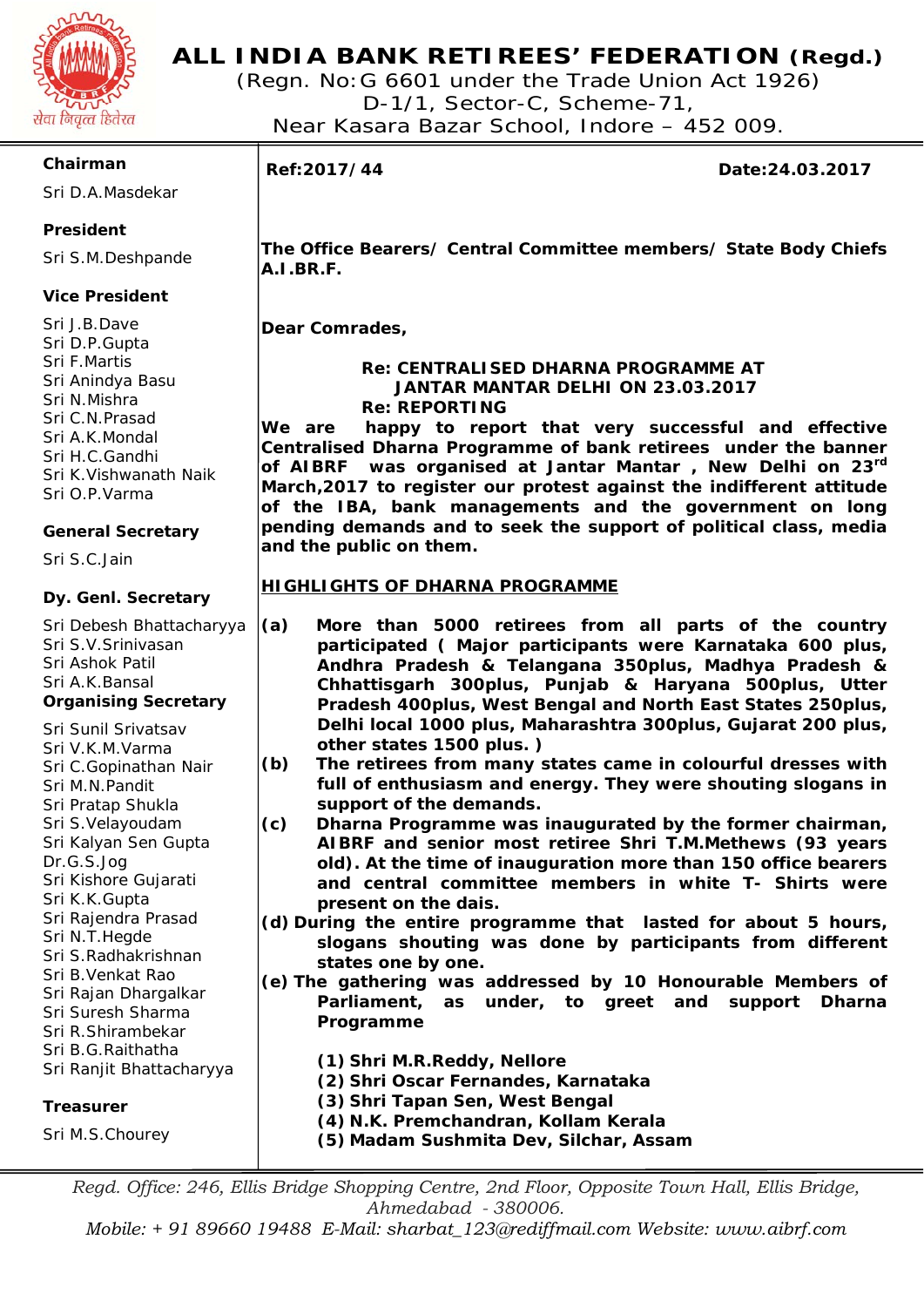

(Regn. No:G 6601 under the Trade Union Act 1926) D-1/1, Sector-C, Scheme-71, Near Kasara Bazar School, Indore – 452 009.

### **Chairman**

Sri D.A.Masdekar

#### **President**

Sri S.M.Deshpande

#### **Vice President**

Sri J.B.Dave Sri D.P.Gupta Sri F.Martis Sri Anindya Basu Sri N.Mishra Sri C.N.Prasad Sri A.K.Mondal Sri H.C.Gandhi Sri K.Vishwanath Naik Sri O.P.Varma

#### **General Secretary**

Sri S.C.Jain

#### **Dy. Genl. Secretary**

Sri Debesh Bhattacharyya Sri S.V.Srinivasan Sri Ashok Patil Sri A.K.Bansal **Organising Secretary** 

Sri Sunil Srivatsav Sri V.K.M.Varma Sri C.Gopinathan Nair Sri M.N.Pandit Sri Pratap Shukla Sri S.Velayoudam Sri Kalyan Sen Gupta Dr.G.S.Jog Sri Kishore Gujarati Sri K.K.Gupta Sri Rajendra Prasad Sri N.T.Hegde Sri S.Radhakrishnan Sri B.Venkat Rao Sri Rajan Dhargalkar Sri Suresh Sharma Sri R.Shirambekar Sri B.G.Raithatha Sri Ranjit Bhattacharyya

#### **Treasurer**

Sri M.S.Chourey

**(6) Shri D. Raja, Tamilnadu (7) Shri B.K. HariPrasad, Karnataka (8) Shri B. Vinodkumar, Karim Nagar Telangana (9) Dr. Shrikant Shinde, Kalyan Mumbai (10) Shri Shrang Chandu Bame, Maval Maharshtra** 

**All the above Members of Parliament from 7 parties greeted the participants and assured to take up retiree issues with the government and raised them in the parliament** 

- **(f) Following representatives from Central Trade Union Organisations also attended Dharna programme and announced their full support for the pending demands of retirees** 
	- **(1) Smt. Amarjeet Kaur, Secretary, AITUC**
	- **(2) Shri Tapan Sen, General Secretary, CITU**
	- **(3) Shri Omprakash Sharma, Dy. Secretary, INTUC**
- **(g) At the end, the house unanimously adopted the Memorandum on pending demands of bank retirees for immediate consideration of the authorities and resolved that struggle would continue till the demands are met.**
- **(h) Thereafter, delegation of AIBRF lead by honourable Members of Parliament, Shri D. Raja & Madam Sushmita Dev went to Department of Financial Services Office and met the Banking Secretary, Madam Anju Chibb Dugal who received the delegation and accepted the memorandum from two M.Ps. She assured to look into the issues raised therein for solution sympathetically.**

**3. It was historical Dharna programme of bank retirees which has been highly effective and could achieve its object in drawing attention of the authorities on bank retiree demands and would certainly help in early resolution of the issues. AIBRF would initiate necessary follow up in the coming days to take benefit of the favourable atmosphere created by this Dharna Programme.** 

**4. We wish to convey our sincere thanks and congratulate to all our comrades, affiliates, office bearers, central committee members, activists for responding organisational call in highly befitting manner and making it a grand success. On this occasion, We would like to convey our special thanks to all office bearers , committee members and activists of Delhi State Committee who did wonderful job in making very systematic arrangements for comfortable stay of participants and other arrangements. We also salute our senior colleagues aging 75 years above who had undertaken long journey for the cause of the organisation even at the advancing age.** 

**5. We find that no representative from any bank union came forward to greet and support the retirees who are on struggle path despite our approaching them. They may have their own reasons** 

*Regd. Office: 246, Ellis Bridge Shopping Centre, 2nd Floor, Opposite Town Hall, Ellis Bridge, Ahmedabad - 380006.* 

*Mobile: + 91 89660 19488 E-Mail: sharbat\_123@rediffmail.com Website: www.aibrf.com*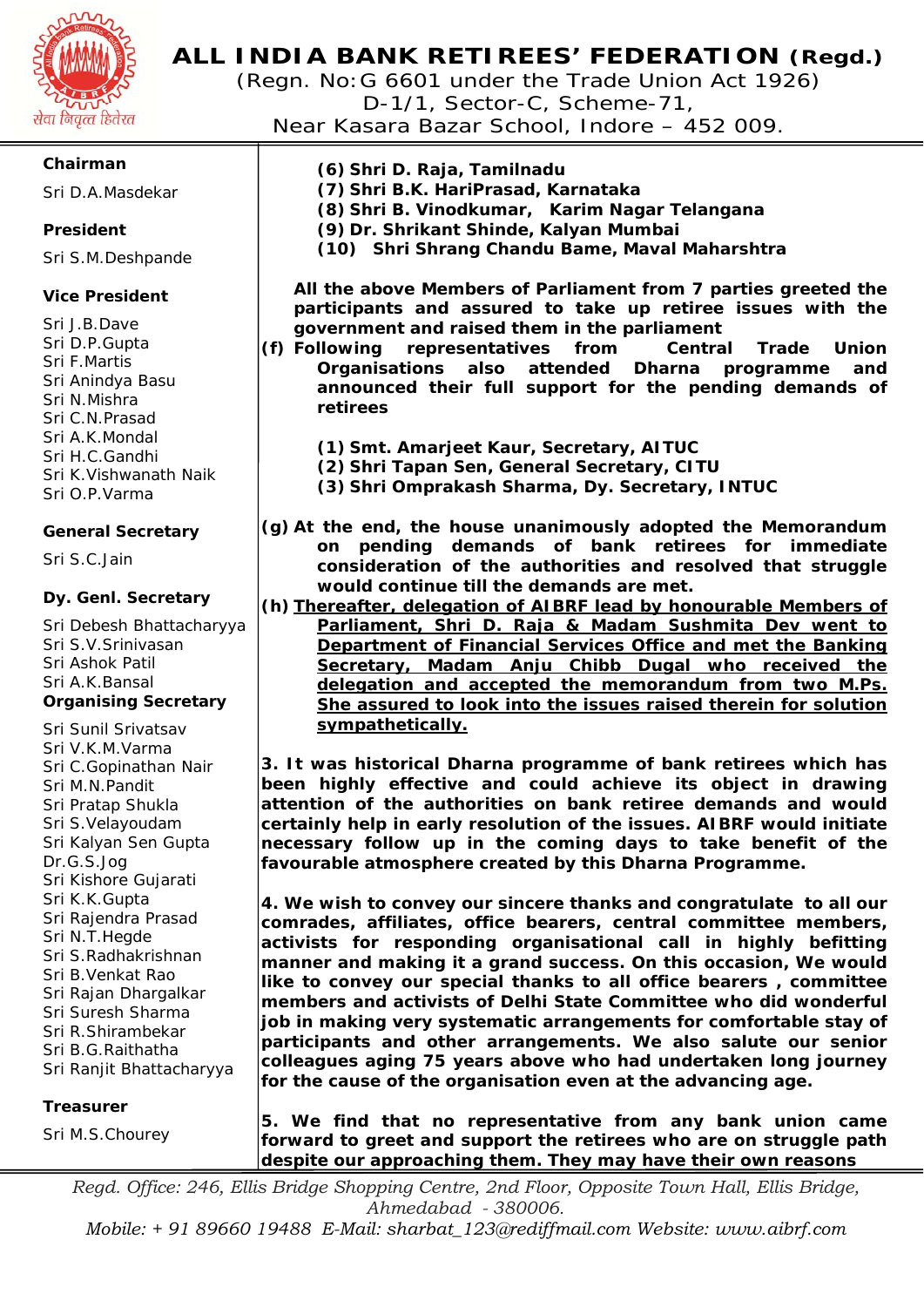

(Regn. No:G 6601 under the Trade Union Act 1926) D-1/1, Sector-C, Scheme-71, Near Kasara Bazar School, Indore – 452 009.

#### **Chairman**

Sri D.A.Masdekar

#### **President**

Sri S.M.Deshpande

#### **Vice President**

Sri J.B.Dave Sri D.P.Gupta Sri F.Martis Sri Anindya Basu Sri N.Mishra Sri C.N.Prasad Sri A.K.Mondal Sri H.C.Gandhi Sri K.Vishwanath Naik Sri O.P.Varma

#### **General Secretary**

Sri S.C.Jain

#### **Dy. Genl. Secretary**

Sri Debesh Bhattacharyya Sri S.V.Srinivasan Sri Ashok Patil Sri A.K.Bansal **Organising Secretary** 

Sri Sunil Srivatsav Sri V.K.M.Varma Sri C.Gopinathan Nair Sri M.N.Pandit Sri Pratap Shukla Sri S.Velayoudam Sri Kalyan Sen Gupta Dr.G.S.Jog Sri Kishore Gujarati Sri K.K.Gupta Sri Rajendra Prasad Sri N.T.Hegde Sri S.Radhakrishnan Sri B.Venkat Rao Sri Rajan Dhargalkar Sri Suresh Sharma Sri R.Shirambekar Sri B.G.Raithatha Sri Ranjit Bhattacharyya

#### **Treasurer**

Sri M.S.Chourey

**for it. But we shall continue our struggle and shall also continue to work for better coordination between employees and retirees to take care of interest of lakhs of future retirees who would be due for retirement in coming years.** 

**6. Comrades, we assure that we shall continue our struggle in coming days and be ready for next organisational call. We assure that efforts of lakhs of retire would not go waste. WE SHALL STRUGGLE WE SHALL ACHIEVE.** 

**7. We have met the Central Minister of State for Finance Shri Santosh Gangwar at his residence on 22.03.2017 and submitted memorandum on retiree issues. He invited us to come to his office on 24.03.2017. He has directed senior official from the ministry to discuss the issue with our representatives.** 

**8. We enclose herewith a few photos taken on this occasion** 



1**. View of Participants at Dharna Program**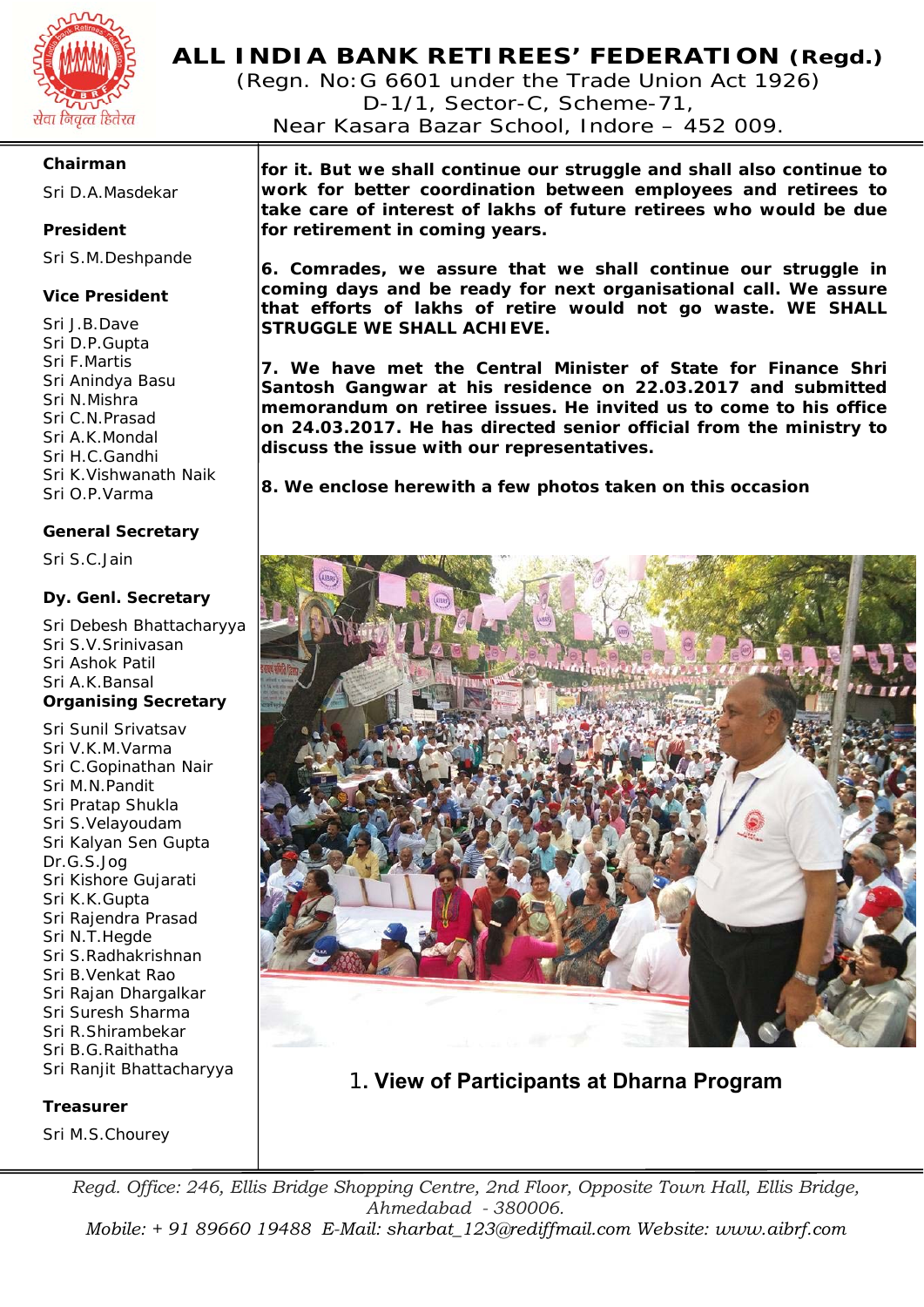![](_page_3_Picture_0.jpeg)

(Regn. No:G 6601 under the Trade Union Act 1926) D-1/1, Sector-C, Scheme-71, Near Kasara Bazar School, Indore – 452 009.

#### **Chairman**

Sri D.A.Masdekar

#### **President**

Sri S.M.Deshpande

#### **Vice President**

Sri J.B.Dave Sri D.P.Gupta Sri F.Martis Sri Anindya Basu Sri N.Mishra Sri C.N.Prasad Sri A.K.Mondal Sri H.C.Gandhi Sri K.Vishwanath Naik Sri O.P.Varma

#### **General Secretary**

Sri S.C.Jain

#### **Dy. Genl. Secretary**

Sri Debesh Bhattacharyya Sri S.V.Srinivasan Sri Ashok Patil Sri A.K.Bansal **Organising Secretary** 

Sri Sunil Srivatsav Sri V.K.M.Varma Sri C.Gopinathan Nair Sri M.N.Pandit Sri Pratap Shukla Sri S.Velayoudam Sri Kalyan Sen Gupta Dr.G.S.Jog Sri Kishore Gujarati Sri K.K.Gupta Sri Rajendra Prasad Sri N.T.Hegde Sri S.Radhakrishnan Sri B.Venkat Rao Sri Rajan Dhargalkar Sri Suresh Sharma Sri R.Shirambekar Sri B.G.Raithatha Sri Ranjit Bhattacharyya

#### **Treasurer**

Sri M.S.Chourey

![](_page_3_Picture_16.jpeg)

# 2**. View of Dharna Programme**

![](_page_3_Picture_18.jpeg)

3**. Office Bearers and CC Members greeting participants**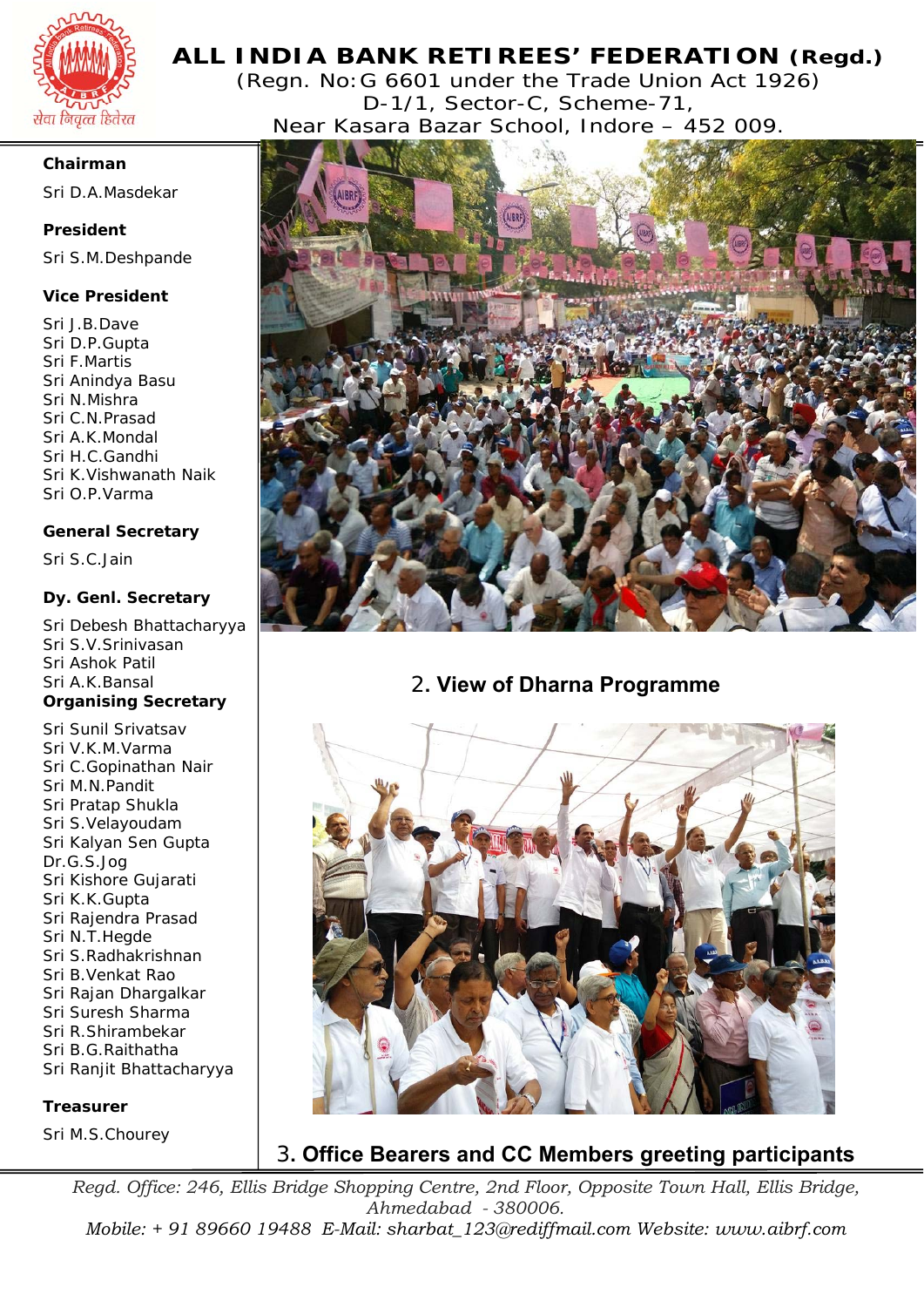![](_page_4_Picture_0.jpeg)

(Regn. No:G 6601 under the Trade Union Act 1926) D-1/1, Sector-C, Scheme-71, Near Kasara Bazar School, Indore – 452 009.

#### **Chairman**

Sri D.A.Masdekar

# **President**

Sri S.M.Deshpande

## **Vice President**

Sri J.B.Dave Sri D.P.Gupta Sri F.Martis Sri Anindya Basu Sri N.Mishra Sri C.N.Prasad Sri A.K.Mondal Sri H.C.Gandhi Sri K.Vishwanath Naik Sri O.P.Varma

# **General Secretary**

Sri S.C.Jain

### **Dy. Genl. Secretary**

Sri Debesh Bhattacharyya Sri S.V.Srinivasan Sri Ashok Patil Sri A.K.Bansal **Organising Secretary** 

Sri Sunil Srivatsav Sri V.K.M.Varma Sri C.Gopinathan Nair Sri M.N.Pandit Sri Pratap Shukla Sri S.Velayoudam Sri Kalyan Sen Gupta Dr.G.S.Jog Sri Kishore Gujarati Sri K.K.Gupta Sri Rajendra Prasad Sri N.T.Hegde Sri S.Radhakrishnan Sri B.Venkat Rao Sri Rajan Dhargalkar Sri Suresh Sharma Sri R.Shirambekar Sri B.G.Raithatha Sri Ranjit Bhattacharyya

#### **Treasurer**

Sri M.S.Chourey

![](_page_4_Picture_16.jpeg)

# 4**. Honourable M.P. D. Raja and Madam Dev attending Dharna Program**

![](_page_4_Picture_18.jpeg)

# **5. Delegation of AIBRF led by M.P. Shri Raja and Madam Dev submitting memorandum to Banking Secretary Madam Duggal**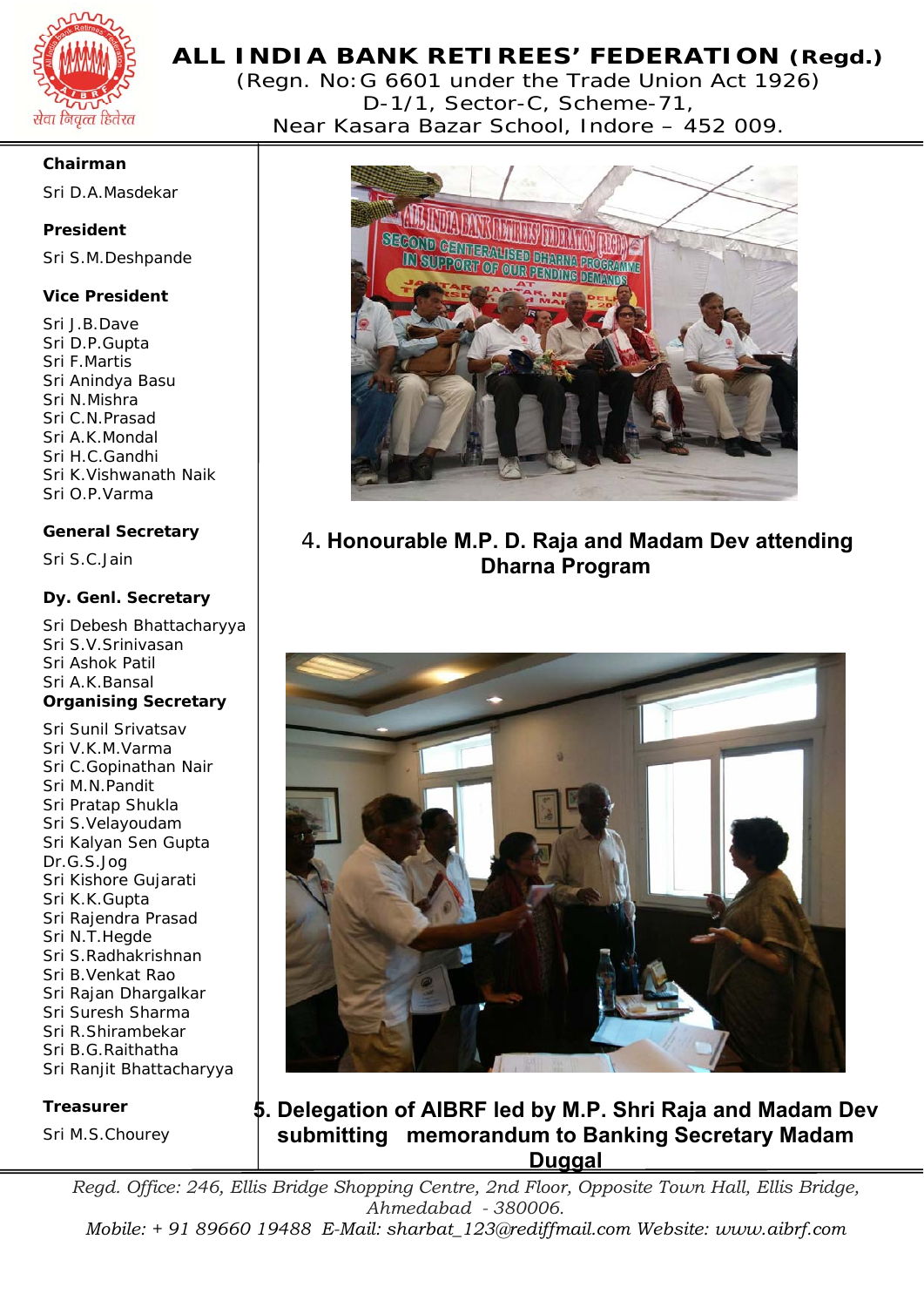![](_page_5_Picture_0.jpeg)

(Regn. No:G 6601 under the Trade Union Act 1926) D-1/1, Sector-C, Scheme-71, Near Kasara Bazar School, Indore – 452 009.

#### **Chairman**

Sri D.A.Masdekar

#### **President**

Sri S.M.Deshpande

#### **Vice President**

Sri J.B.Dave Sri D.P.Gupta Sri F.Martis Sri Anindya Basu Sri N.Mishra Sri C.N.Prasad Sri A.K.Mondal Sri H.C.Gandhi Sri K.Vishwanath Naik Sri O.P.Varma

#### **General Secretary**

Sri S.C.Jain

#### **Dy. Genl. Secretary**

Sri Debesh Bhattacharyya Sri S.V.Srinivasan Sri Ashok Patil Sri A.K.Bansal **Organising Secretary** 

Sri Sunil Srivatsav Sri V.K.M.Varma Sri C.Gopinathan Nair Sri M.N.Pandit Sri Pratap Shukla Sri S.Velayoudam Sri Kalyan Sen Gupta Dr.G.S.Jog Sri Kishore Gujarati Sri K.K.Gupta Sri Rajendra Prasad Sri N.T.Hegde Sri S.Radhakrishnan Sri B.Venkat Rao Sri Rajan Dhargalkar Sri Suresh Sharma Sri R.Shirambekar Sri B.G.Raithatha Sri Ranjit Bhattacharyya

#### **Treasurer**

Sri M.S.Chourey

![](_page_5_Picture_16.jpeg)

**6. AIBRF Delegation submitting memorandum to Central Minister of State for Finance to Shri Santosh Gangwar on 22nd March,2017**